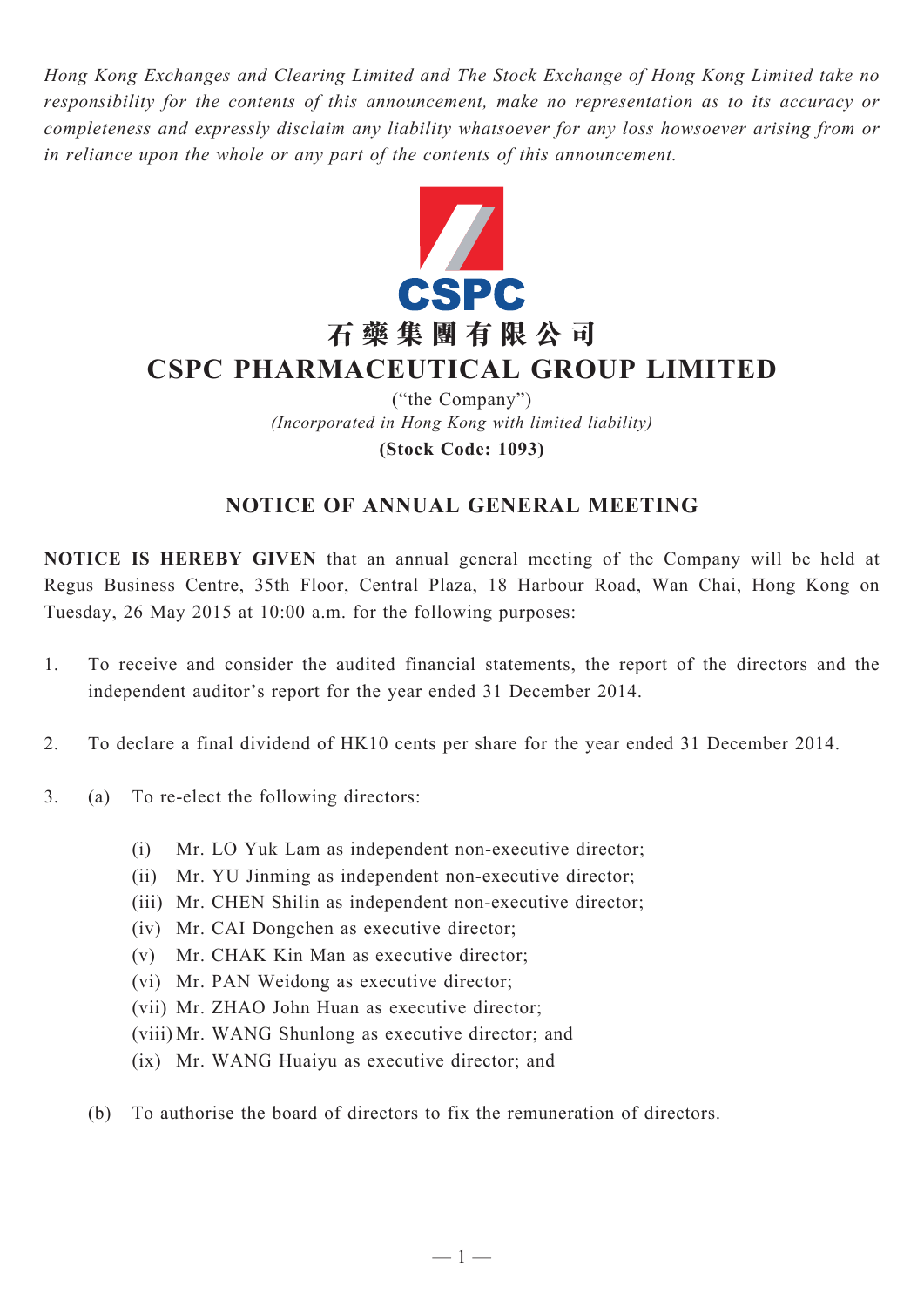- 4. To re-appoint Messrs. Deloitte Touche Tohmatsu as auditor and to authorise the board of directors to fix the remuneration of auditor.
- 5. As special business, to consider and, if thought fit, pass the following resolution as an ordinary resolution:

### "**THAT**:

- (a) subject to paragraph (b) below, the exercise by the directors of the Company during the Relevant Period (as hereinafter defined) of all the powers of the Company to buyback shares of the Company on The Stock Exchange of Hong Kong Limited ("Stock Exchange") or on any other stock exchange on which the securities of the Company may be listed and recognised by the Securities and Futures Commission of Hong Kong and the Stock Exchange for this purpose, subject to and in accordance with all applicable laws and the requirements of the Rules Governing the Listing of Securities on the Stock Exchange or of any other stock exchange as amended from time to time, be and is hereby generally and unconditionally approved;
- (b) the aggregate number of shares of the Company which the directors of the Company are authorised to buy-back pursuant to the approval in paragraph (a) above shall not exceed 10% of the aggregate number of issued shares of the Company (subject to adjustment in the case of subdivision or consolidation of shares) as at the date of this resolution, and the said approval shall be limited accordingly; and
- (c) for the purposes of this resolution,

"Relevant Period" means the period from the passing of this resolution until whichever is the earlier of:

- (i) the conclusion of the next annual general meeting of the Company;
- (ii) the expiration of the period within which the next annual general meeting of the Company is required by law or the articles of association of the Company to be held; and
- (iii) the date on which the authority set out in this resolution is revoked or varied by an ordinary resolution of the shareholders of the Company in general meeting."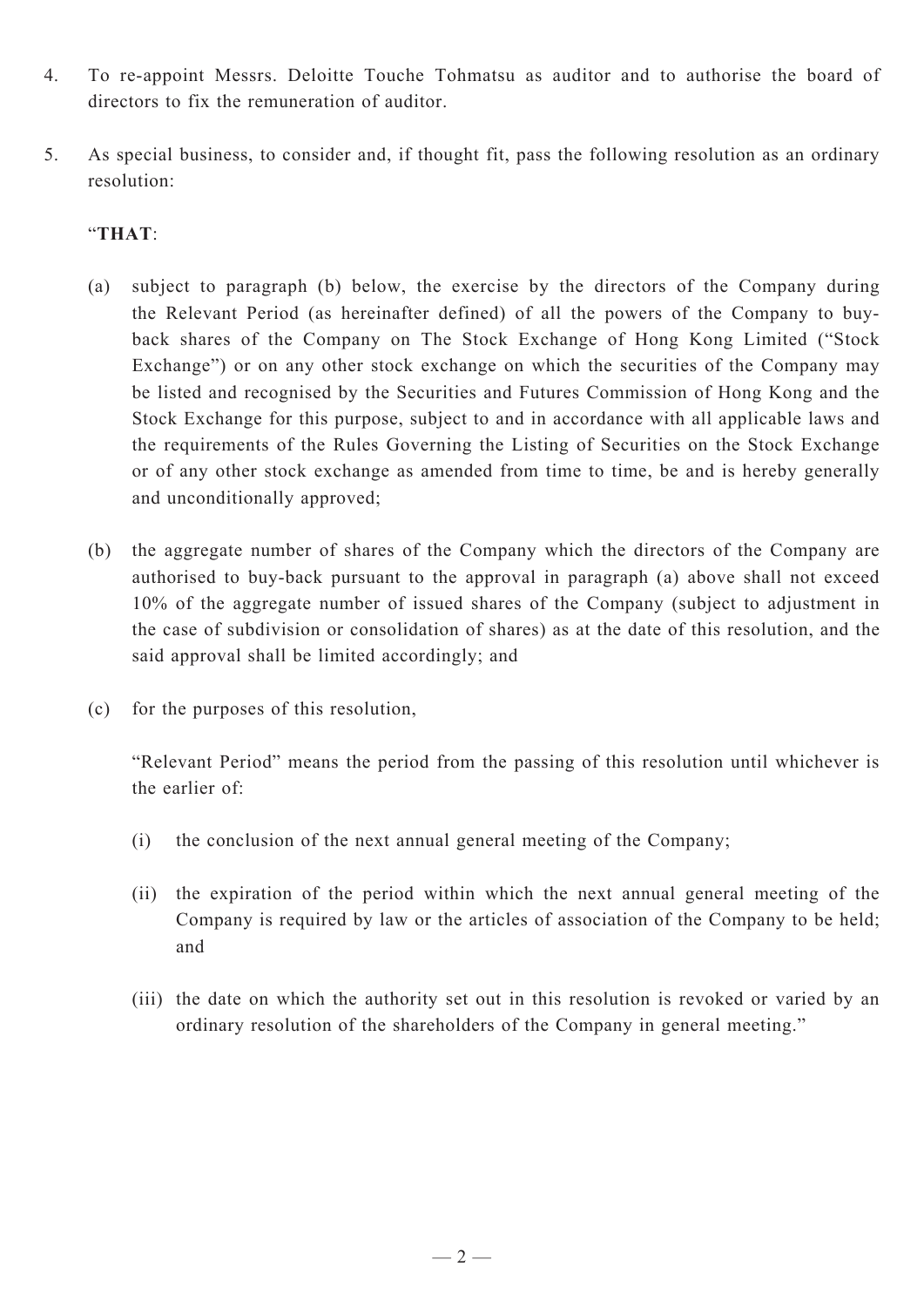6. As special business, to consider and, if thought fit, pass the following resolution as an ordinary resolution of the Company:

#### "**THAT**:

- (a) subject to paragraph (c) below and pursuant to Sections 140 and 141 of the Companies Ordinance (Chapter 622 of the Laws of Hong Kong), the exercise by the directors of the Company during the Relevant Period (as hereinafter defined) of all the powers of the Company to allot, issue and deal with additional shares of the Company and to make or grant offers, agreements and options (including bonds, warrants and debentures convertible into shares of the Company) which would or might require the exercise of such power be and is hereby generally and unconditionally approved;
- (b) the approval in paragraph (a) above shall authorise the directors of the Company during the Relevant Period (as hereinafter defined) to make or grant offers, agreements and options (including bonds, warrants and debentures convertible into shares of the Company) which would or might require the exercise of such power after the end of the Relevant Period;
- (c) the aggregate number of shares allotted or agreed conditionally or unconditionally to be allotted (whether pursuant to an option or otherwise) and issued by the directors of the Company pursuant to the approval in paragraph (a) above, otherwise than pursuant to (i) a Rights Issue (as hereinafter defined); (ii) an issue of shares upon the exercise of rights of subscription or conversion under the terms of any warrants, bonds and debentures of the Company or any securities which carry rights to subscribe for or are convertible into shares of the Company; (iii) an issue of shares as scrip dividends pursuant to the articles of association of the Company from time to time; shall not exceed 20% of the aggregate number of issued shares of the Company (subject to adjustment in the case of subdivision or consolidation of shares) as at the date of passing this resolution, and the said approval shall be limited accordingly; and
- (d) for the purpose of this resolution,

"Relevant Period" means the period from the passing of this resolution until whichever is the earlier of:

- (i) the conclusion of the next annual general meeting of the Company;
- (ii) the expiration of the period within which the next annual general meeting of the Company is required by law or the articles of association of the Company to be held; and
- (iii) the date on which the authority set out in this resolution is revoked or varied by an ordinary resolution of the shareholders of the Company in general meeting.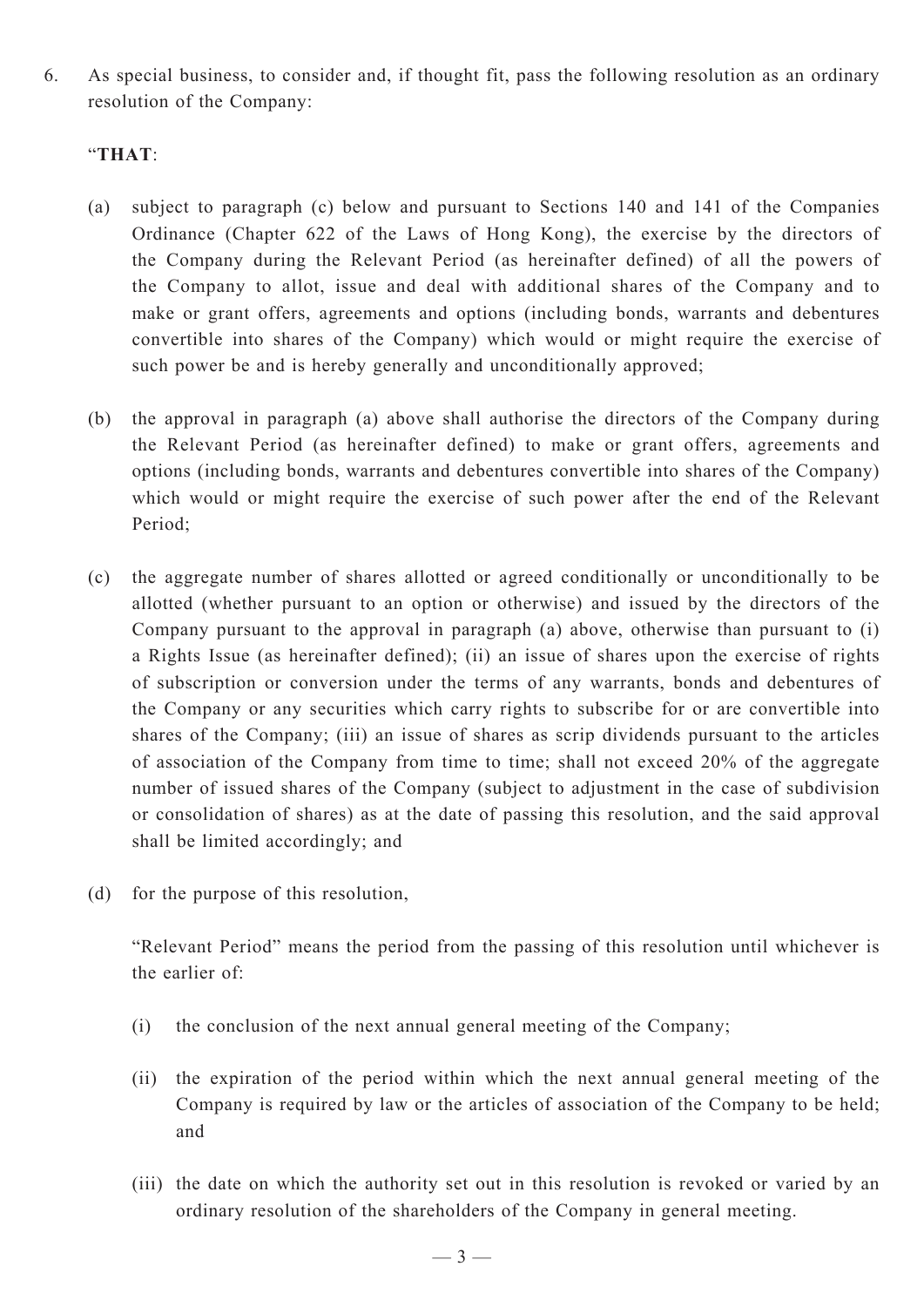"Rights Issue" means an offer of shares (including bonds, warrants and debentures convertible into shares of the Company) open for a period fixed by the directors of the Company to the holders of shares of the Company on the register on a fixed record date in proportion to their then holdings of such shares as at that date (subject to such exclusions or other arrangements as the directors of the Company may deem necessary or expedient in relation to fractional entitlements or having regard to any restrictions or obligations under the laws of, or the requirements of any recognised regulatory body or any stock exchange in, any territory outside Hong Kong applicable to the Company)."

7. As special business, to consider and, if thought fit, pass the following resolution as an ordinary resolution of the Company:

"**THAT** subject to the passing of the resolution nos. 5 and 6 set out in the notice convening the meeting, the general mandate granted to the directors of the Company to allot, issue and deal with additional shares pursuant to resolution no.6 set out in the notice convening this meeting be and is hereby extended by the addition thereto of an amount representing the aggregate number of the shares of the Company bought-back by the Company under the authority granted pursuant to resolution no. 5 set out in the notice convening this meeting, provided that such amount of shares so bought-back shall not exceed 10% of the aggregate number of issued shares of the Company (subject to adjustment in the case of subdivision or consolidation of shares) as at the date of the said resolution."

8. As special business to consider and, if thought fit, pass the following resolution as a special resolution of the Company:

"**THAT** the new articles of association of the Company (the "New Articles of Association"), a copy of which has been produced to this meeting marked "A" and for identification purpose signed by the Chairman of the meeting, be and is hereby approved and adopted in substitution for and to the exclusion of the existing articles of association of the Company with immediate effect after the close of this meeting and that the directors of the Company be and are hereby authorised to do all things necessary to implement the adoption of the New Articles of Association."

> By Order of the Board **CSPC Pharmaceutical Group Limited CAI Dongchen** *Chairman*

Hong Kong, 20 April 2015